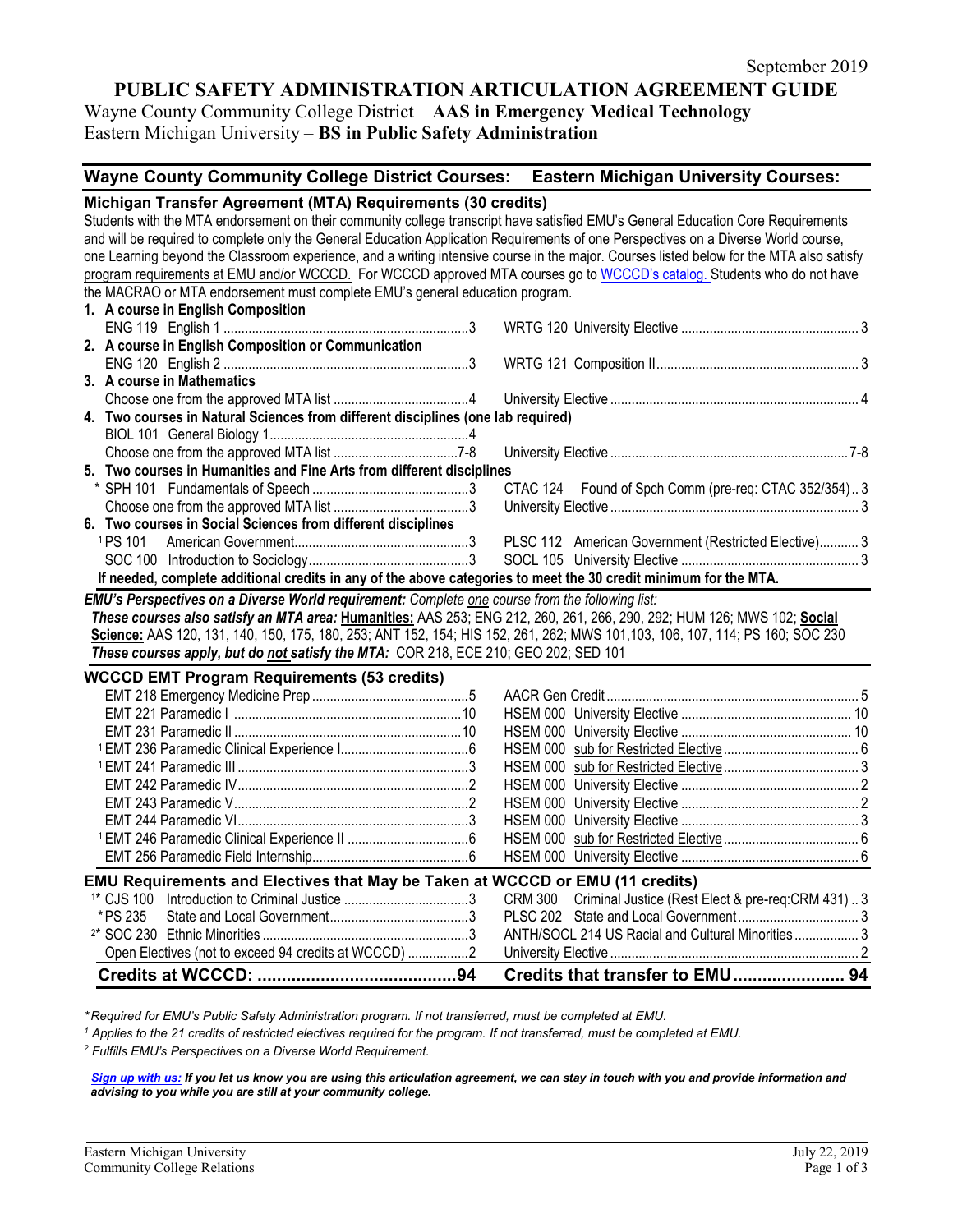# **PUBLIC SAFETY ADMINISTRATION ARTICULATION AGREEMENT GUIDE**

Wayne County Community College District – **AAS in Emergency Medical Technology** Eastern Michigan University – **BS in Public Safety Administration**

### **Completion of BS in Public Safety Administration at EMU**

| <b>Major Requirements</b><br><b>Foundation Requirements</b>            | $(30-33 \text{ credits})$<br>(6 credits) |
|------------------------------------------------------------------------|------------------------------------------|
|                                                                        |                                          |
|                                                                        |                                          |
| CTAC 352 Communication in Negotiation                                  |                                          |
| CTAC 354 Organizational Communication                                  |                                          |
| <b>Administration Group</b>                                            | (15 credits)                             |
|                                                                        |                                          |
| PLSC 334 Public & Nonprofit Personnel Administration3                  |                                          |
| PLSC 352 Politics of Public and Nonprofit Budgeting3                   |                                          |
| <sup>2</sup> PLSC 431W Theories of Public and Nonprofit Organization 3 |                                          |
| Managing Public Safety Agencies3<br>PLSC 450                           |                                          |
|                                                                        |                                          |

**Open Electives (6 credits)** Choose six EMU credits not previously taken or transferred in. Credits must be in non-remedial coursework, 100 level or higher. See advisor for recommendations.

|  | Academy or Internship/Co-op Experience | $(3-6 \text{ credits})$ |
|--|----------------------------------------|-------------------------|
|  |                                        |                         |

| <sup>1</sup> PLSC 480L4 Field Seminar in Political Science (3) |  |  |  |
|----------------------------------------------------------------|--|--|--|

<sup>1</sup> PLSC 486L4 Internship in Political Science (3) <sup>1</sup> PLSC 488L4 Internship in Political Science (3)

#### *Sample Sequence for completing the program:*

*Courses are not offered every semester; consult the program advisor to develop a program of study.*

*The following prerequisite courses must be transferred or completed at EMU before beginning the sequence:*

*CTAC 124 (SPC 101 at WCCCD) is prerequisite to CTAC 352 & 354)*

*6 credits of PLSC courses below 300 level is a prerequisite for the administrative group courses (satisfied by WCCCD PS 101 and 235).*

| <b>First Semester</b> | (12 credits) |
|-----------------------|--------------|
|                       |              |
|                       |              |
|                       |              |
|                       |              |

| Second Semester | (12 credits) |
|-----------------|--------------|
|-----------------|--------------|

PLSC 334 W, pre-req: 6 cr in PLSC below 300 level........ 3 PLSC 352 F, W, pre-req: 6 cr in PLSC below 300 level ...3 PLSC 431W F, W, pre-req: PLSC 210 and 270....................... 3 Restricted Elective.................................................................... 3

| Third Semester | $(6-9 \text{ credits})$ |
|----------------|-------------------------|
|                |                         |

| Academy, Internship or Co-op experience 3-6 |  |
|---------------------------------------------|--|

*<sup>1</sup> Satisfies EMU's Learning Beyond the Classroom requirement.*

*<sup>2</sup> Satisfies EMU's Writing Intensive requirement.*

*Note: There are some online offerings for this program; however, it cannot be completed entirely online*.